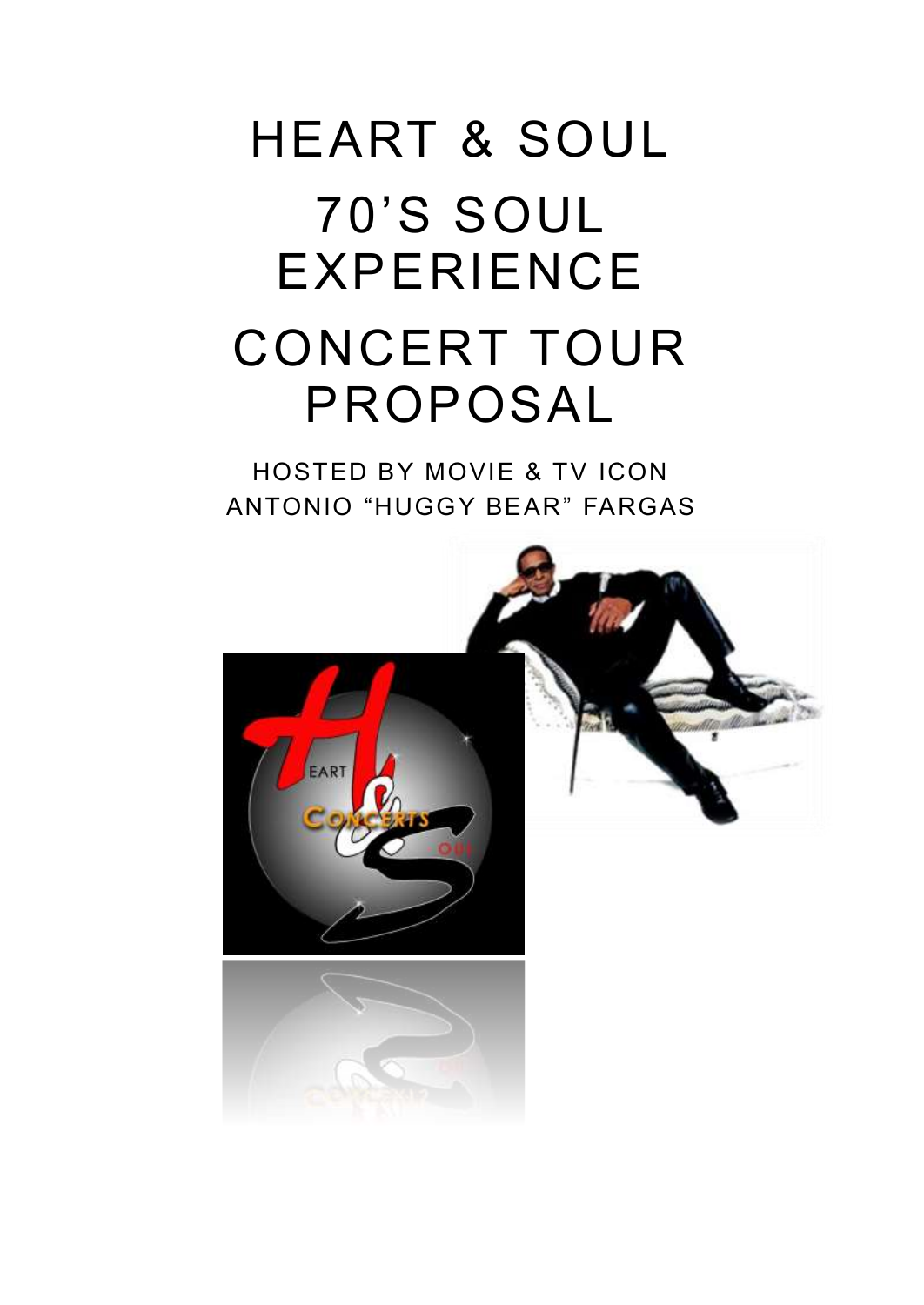

#### **INTRODUCTION**

Heart & Soul Concerts (HSC), founded in 1978, is made up of four partners that represent over 45 years of handson live entertainment production, concert promotion, and concert management experience.

- Ray Chandler, President
- Charles Leake, Vice Pres. / Marketing
- Leon Barber, Partner
- Antonio Fargas, Partner

Their many years of well-rounded, extensive experience, have produced an operating approach grounded in entertainment industry best practices, and fiduciary responsibility.

They have worked with many top recording artists of the 70's, 80's and 90's and have produced many successful sold out live concerts in the Soul, R&B, Jazz, Latin and Disco genres. Most recently, they have produced performances at venues like Manhattan Center Hammerstein Ballroom New York City, Roseland Ballroom New York NY, Desoto Civic Center in Memphis, TN, and the Palace Theater in New Haven, CT.

They have a stellar reputation in the communities they serve, and work diligently with local venues to produce the highest quality shows and entertainment.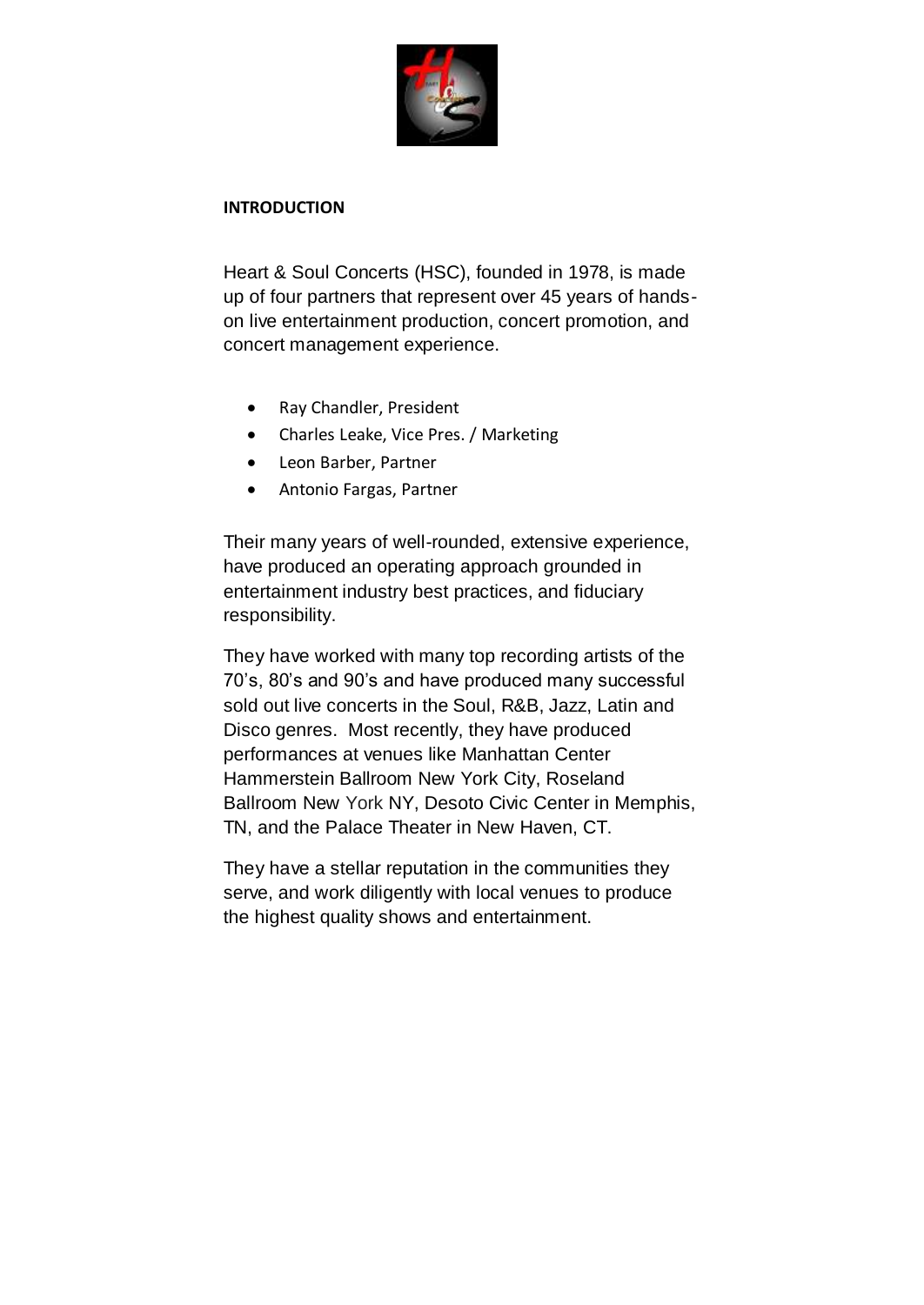

#### **OVERVIEW**

Heart & Soul Concerts produces, promotes, and manages live concert performances, targeting African American and Hispanic adults 35+, in major metropolitan markets, and in households earning \$55,000 or more annually.

## **Major metropolitan markets to be included in the 2018 Concert Tour include (but not limited to):**

- New York NY
- Newark, NJ
- New Haven, CT
- Bridgeport, CT
- Jacksonville, FL

## **Target audience demographics per major metropolitan area are as follows:**

**New York, NY** – total population 8,175,133 African American – 25.5% (2,855,510) Hispanic – 28.6% (2,336,076) Median household income - \$55,191

**Newark, NJ** – total population 8,938,175 African American – 14% (1,224,529) Hispanic - 19% (1,689.315) Median household income - \$71,629

**New Haven, CT** – total population 3,596,677 African American - 12% (406,424) Hispanic – 15% (528,667) Median household income \$68,461

**Bridgeport, CT** - total population 144,229 African American – 34% (49,842) Hispanic – 38% (55,100) Median household - \$65,171

**Jacksonville, FL** – total population 821, 784 African American – 30% (252, 421) Hispanic – 7% (63,845) Median household income - \$65, 581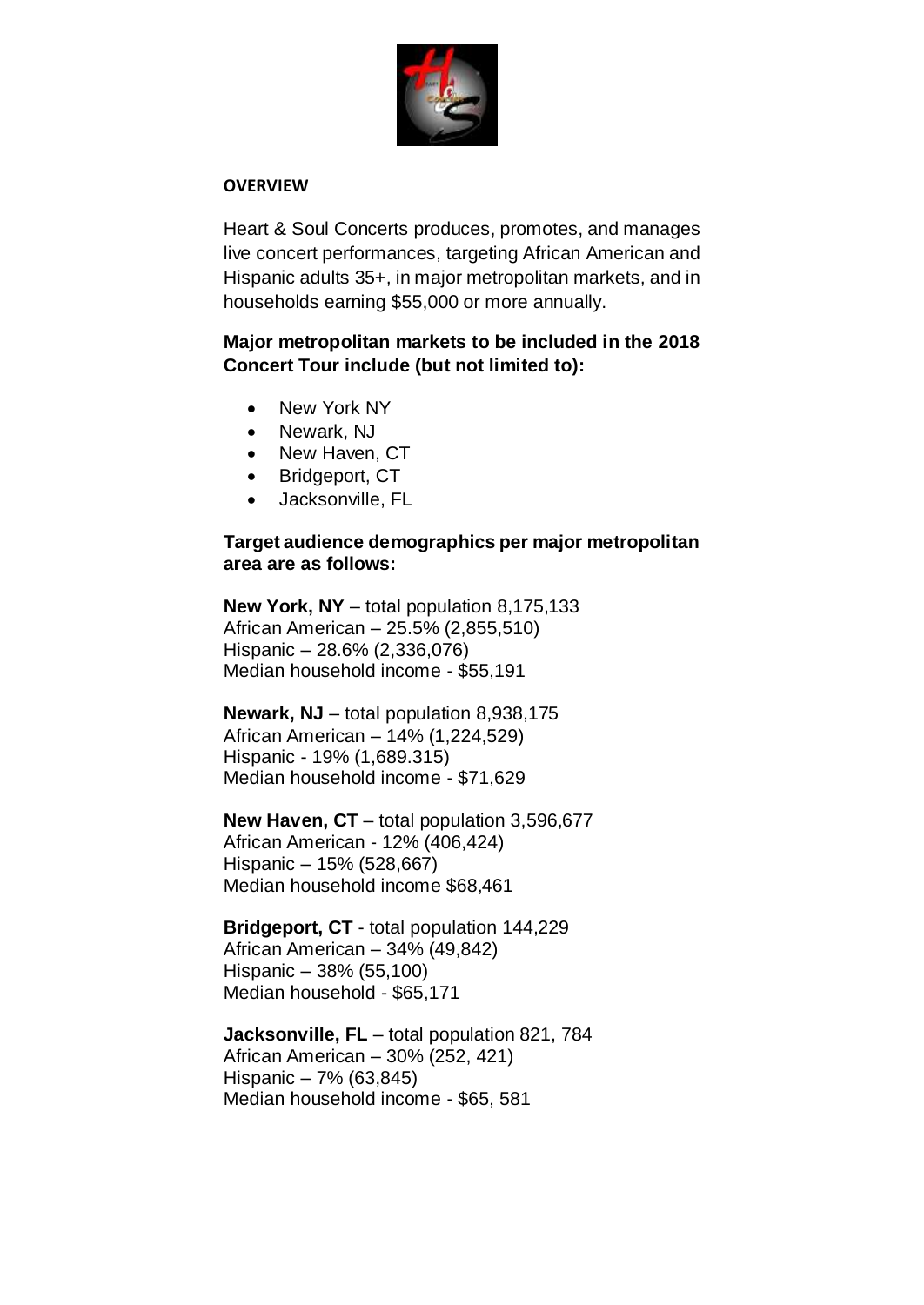

## **CONCERT SCHEDULE AND VENUES BY MARKET**

**The 2018 Heart & Soul 70's Concert Tour scheduled kick off - Saturday September 15, 2018 in Jacksonville, FL. The full-targeted location tour schedule is as follows, at proposed venue options indicated:**

## **1. Jacksonville, FL - September 15, 2018**

- The Moran Theater for the Performing Arts 300 Water St., Downtown, FL 32202 Cap 3,000
- The Times-Union Center 300 Water St., Jacksonville, FL 32202 Cap 15,000
- Jacksonville Veterans Memorial Arena 300 A Philip Randolph Blvd., Jacksonville, FL 32202 Cap 15,000

## **2. New York, NY - September 22, 2018**

- Manhattan Center Hammerstein Ballroom 311 W. 34th St., New York, NY 10001 Cap 4,000
- Radio City Music Hall 1260 6th Ave, New York, NY 10020 Cap 6,015
- Theater at Madison Square Garden 4 Pennsylvania Plaza, New York, NY 10001 Cap 5,600

## **3. Newark, NJ - September 29, 2018**

- Newark Symphony Hall 1030 Broad St., Newark, NJ 07102 Cap 2,800
- New Jersey Performing Arts Center 1 Center St., Newark, NJ 07102 Cap 3,352
- Prudential Center 25 Lafayette St., Newark, NJ 07102 Cap 18,711

## **4. New Haven, CT - October 6, 2018**

• Palace Theater 100 East Main St. Waterbury, CT 06702 Cap 2,565

## **5. Bridgeport, CT - October 13, 2018**

 Webster Bank Arena 600 Main St. Bridgeport, CT Cap 20,000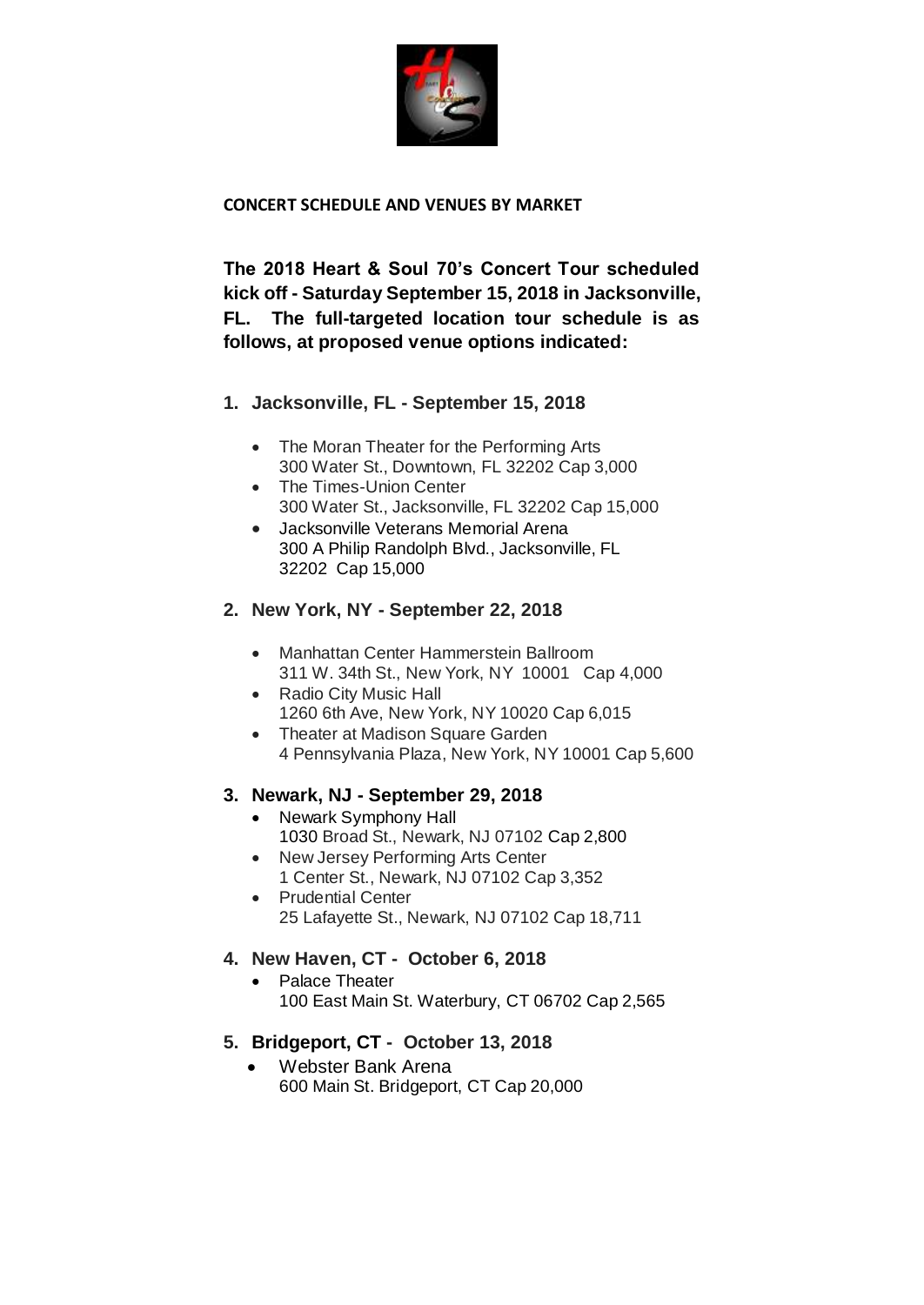

## **THE EVENT**

For the best musical performances, we selected each venue for its features, including, state of the art performance stages, and sound systems. The up to date appointments, superior décor, and carpeted ballrooms were additional factors.

Venues feature, dance floors, banquette style seating setups, or luxurious theater-style seating, food and alcohol concessions. All shows will be hosted by top local radio personalities!

**Doors open at 7:00 pm. Live performances run from 8:00 pm until 11:00 pm. Saturday September 15, 2018 will be the targeted kick-off date.**

#### **MARKETING**

- **Budget \$85,000 per market -** each concert, in each market, promoted and supported with a campaign utilizing a variety of media known to be effective in reaching the target audience
- **Radio & Television**  promotional advertising campaign, utilizing broad reach electronic media, running ten (10) weeks leading into each concert. Local radio stations drive time featuring urban and classic R&B formats. Local TV stations featuring high target audience coverage.
- **Social Media** specific Heart & Soul Concert Tour Facebook, Instagram, Twitter, and Pinterest pages created, and regular market-by-market updates included, leading into each concert. Photos of previous concerts featured to heighten interest.
- **Internet** Heart & Soul Concerts website updated to feature the Title Sponsors. SEO updated to include Title sponsors key words.
- **Outdoor Billboards** twelve (12) weeks of outdoor display leading into each concert included. Strategic drives will occur to identify optimum locations to provide the broadest targeted demographic coverage.
- **Print** local community newspapers, 100,000 posters and fliers are distributed in each market on a grass roots bases in local community retail outlets twelve (12) weeks out
- **Merchandising** Heart & Soul Concerts produces Tshirts and other promotional collateral for each market.
- **Signage** banners and signage displays produced for use during performances.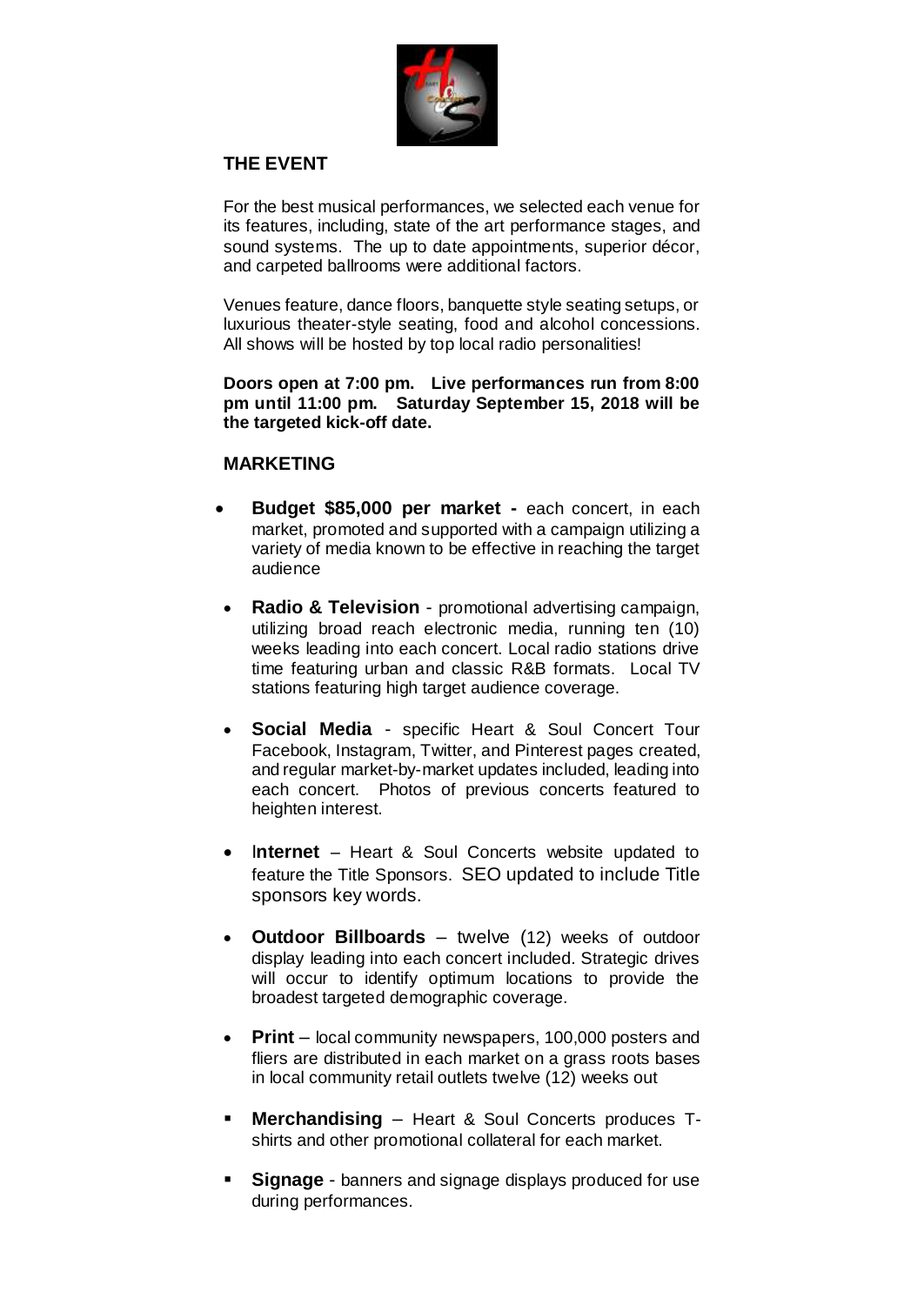

## **PROPOSED ARTISTS**

Heart & Soul Concerts creates sell-out live productions, with talent line-ups that draw on genres of musical acts that appeal across a broad base of Baby Boomer audiences. Sample genres and artists are as follows: (*final line-ups determined during contract negotiations*.)

| <b>CLASSIC R&amp;B</b>         | "OLE SCHOOL" CLASSIC SOUL      |
|--------------------------------|--------------------------------|
| <b>STEPHANIE MILLS</b>         | <b>SPINNERS</b>                |
| <b>WHISPERS</b>                | THE MANHATTANS                 |
| <b>TEMPTATIONS FEAT DENNIS</b> | THE CHILITES                   |
| <b>EDWARDS</b>                 | <b>GERALD ALSTON</b>           |
| <b>ANITA BAKER</b>             | <b>RAY GOODMAN &amp; BROWN</b> |
| <b>STYLISTICS</b>              | <b>SOUL GENERATION</b>         |
| <b>MELI'SA MORGAN AT TED</b>   | <b>BLUE NOTES</b>              |
| <b>WIZARD MILLS</b>            | <b>MARVELETTES</b>             |
| <b>BLUE MAGIC</b>              | <b>ALLISON WILLIAMS</b>        |
| <b>DELFONICS</b>               | <b>PEACHES &amp; HERB</b>      |
| <b>HOT JAMS</b>                | <b>COOL JAMS</b>               |
| <b>CAMEO</b>                   | <b>PATTI LABELLE</b>           |
| <b>S.O.S BAND</b>              | <b>FREDDIE JACKSON</b>         |
| <b>ATLANTIC STARR</b>          | <b>CHARLIE WILSON</b>          |
| <b>KOOL &amp; THE GANG</b>     | <b>CHAKA KAHN</b>              |
| <b>THE BARKAYS</b>             | <b>GLADYS KNIGHT</b>           |
| DAZZ BAND                      | <b>SOUL GENERATION</b>         |
| <b>AVERAGE WHITE BAND</b>      | <b>KENNY LATIMORE</b>          |
| 7APP                           | <b>GQ EMANUEL "RAHIEM"</b>     |
| <b>CON FUNK SHUN</b>           | <b>AVERAGE WHITE BAND</b>      |
| <b>HOT JAMS</b>                | "OLE SKOOL" HIP HOP            |
| <b>KEITH SWEAT</b>             | <b>DOUG E. FRESH</b>           |
| JAGGED EDGE                    | <b>SLICK RICK</b>              |
| <b>BOBBY BROWN</b>             | <b>SALT &amp; PEPPA</b>        |
| <b>RALPH TRESVANT</b>          | <b>SUGAR HILL GANG</b>         |
| <b>JOHNNY GILL</b>             | <b>BIG DADDY KANE</b>          |
| <b>TANK</b>                    | <b>RAKIM</b>                   |
| <b>BOYZ II MEN</b>             | <b>BIZ MARKIE</b>              |
| <b>DRU HILL FEAT.CISCO</b>     | <b>GRANDMASTER MELLE MEL</b>   |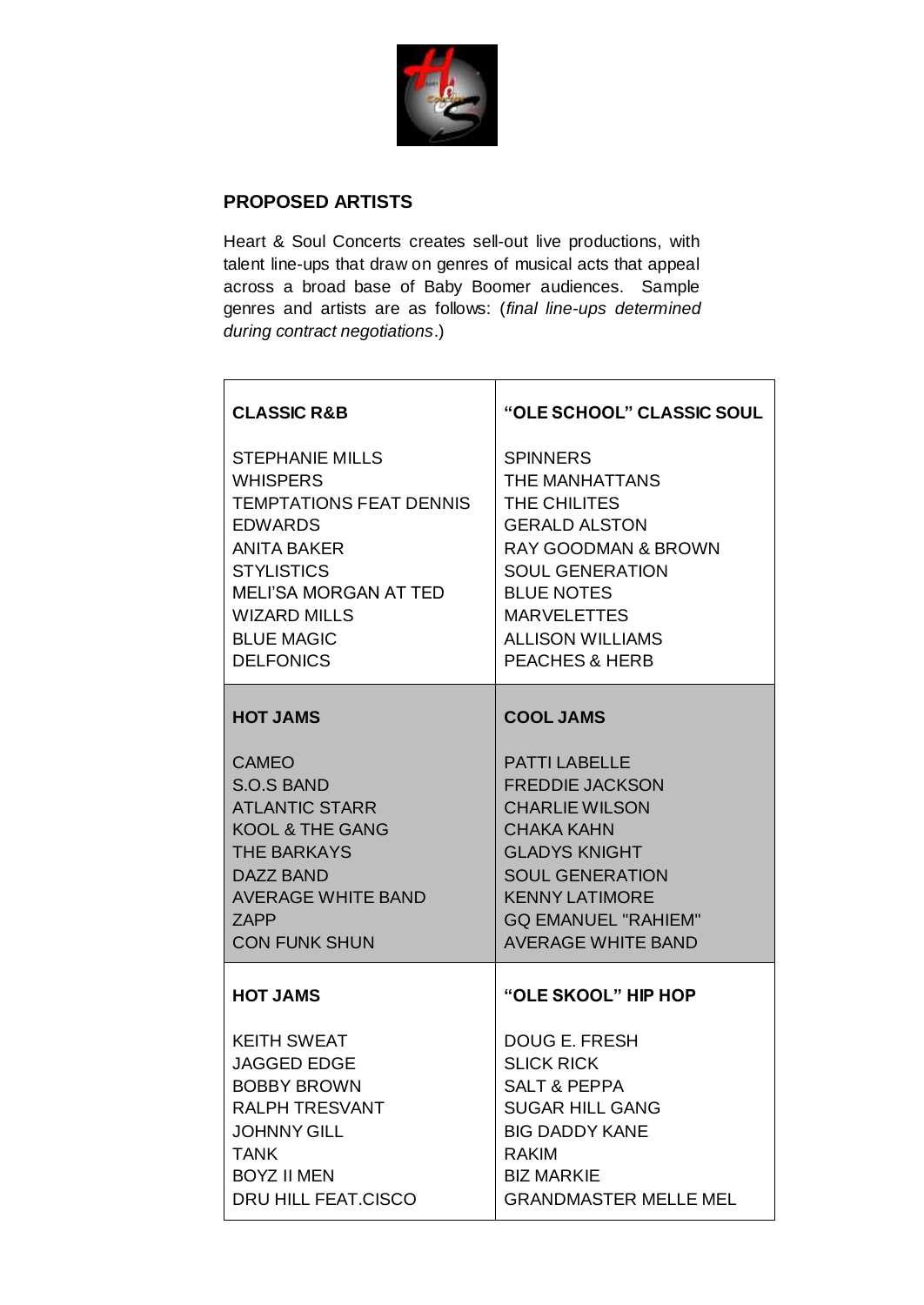

## **SPONSORSHIPS**

Heart & Soul Concerts offers the following sponsorship packages for the 2018 Heart & Soul 70's Classic Soul Experience.

**Title Sponsor** - **\$85,000** only one (1) exclusively available to collaborate per market during the 2018 tour offers the following:

**Media** – provides exclusive branding with Heart & Soul 70's Classic Soul Experience in all media and publicity.

**Radio & Television Advertising** - Ten (10) weeks out in multiple cities, to include both, audio and visual representation of the title sponsor.

**Social Media -** to include visual and audio representation of title sponsor including Facebook, Instagram, Twitter, and Pinterest.

**Internet** – Heart & Soul web site will highlight Title Sponsor and link to corporate web site (exposure to over 2 million people). SEO updated to include Title Sponsor key words.

**Outdoor Billboards** – to reflect Title Sponsor presents the Heart & Soul 70's Classic Soul Experience - twelve (12) weeks

**Print** – "Title Sponsor presents" in all newspapers, magazines ads, posters, and fliers distributed twelve (12) weeks out.

**On-site Activation** – Tour provides Title Sponsor with onsite ability to capture audience data, distribute information, and execute promotional activities.

**Merchandising** – "Title Sponsor presents" printed on promotional merchandise. (*T-shirts aka walking Billboards*)

**Signage** – branding featured on prominent concert banner, and signage covering stage in view of audiences during performance.

**Tickets** – one hundred (100) premium complimentary tickets, two (2) reserve VIP tables to accommodate twenty (20) guest.

**Back-stage Passes** - 10 back-stage passes to celebrity green room reception featuring hors d'oeuvres, open bar, exclusive artists meet-and-greet with photo-ops.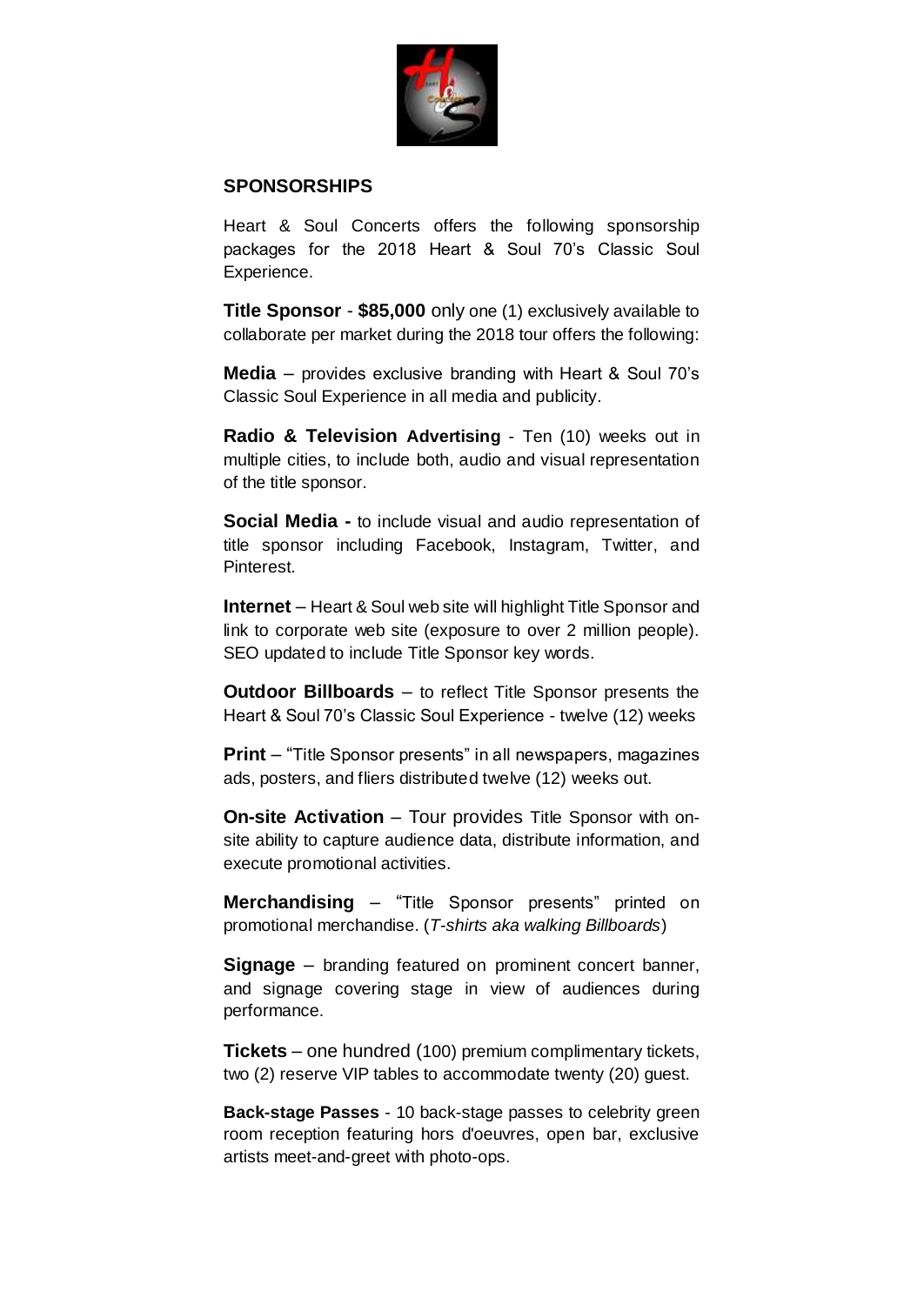

**Platinum Sponsor - \$65,000** two (2) available to collaborate per market during the 2018 tour offers the following:

**Media** – provides brand name mention and recognition shared in all media and publicity associated with the tour per market.

**Radio & Television Advertising -** ten (10) weeks out, in multiple cities (exposure to over 5 million people) will include both audio and visual representation.

**Social Media –** will include visual and audio representation on Facebook, Instagram, Twitter, and Pinterest.

**Internet** – Heart & Soul Concerts web site will highlight sponsor and link to corporate site (exposure to over 2 million people). SEO updated to include sponsor key words.

**Outdoor Billboards** – will feature "Sponsors Presents" the Heart & Soul 70's Classic Soul Experience twelve (12) weeks out (exposure to over 1 million people)

**Print** – exposure in all newspapers, magazines, posters, & fliers distributed twelve (12) weeks out, in five different cities.

**On-site Activation** – sponsor provided with on-site availability to capture audience data, distribute information, execute promotional activities, and conduct product sampling.

**Merchandising** – sponsor branding on promotional merchandise. (*T-shirts aka "walking billboards"*) Materials provided by sponsors.

**Signage** - prominent banner and signage display on side of stage, sponsor branding in view of audience during performances.

**Tickets** – forty (40) complimentary (general admission) tickets and two (2) reserve VIP tables to accommodate twenty (20) guests.

**Back-Stage Passes** – ten (10) back-stage passes to celebrity green room reception featuring light hors d'oeuvres, open bar, and an exclusive meet-and-greet with photo-ops.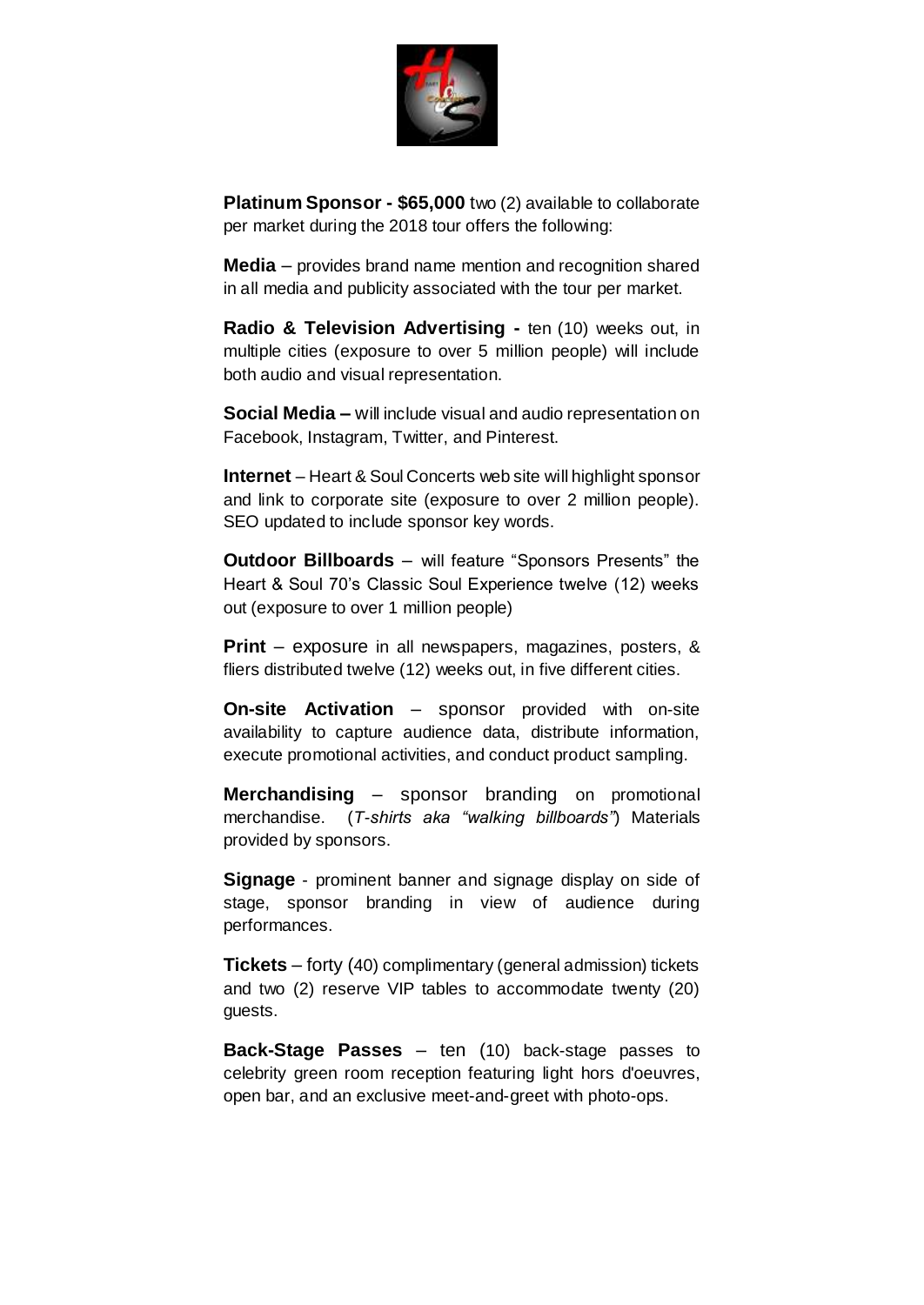

**Gold Sponsor - \$50,000** six (6) available to collaborate in the five markets during the 2018 tour offers the following:

**Media** – provides brand name mention and recognition shared in all media and publicity associated with the tour per market.

## **Radio & Television** – N/A

**Social Media** - will include visual and audio representation including Facebook, Instagram, Twitter, and Pinterest.

**Internet** – Heart & Soul Concerts website highlights sponsors and link to corporate site (exposure to over 2 million people), sponsor key words, SEO included.

## **Outdoor Billboards** – N/A

**Print –** sponsors branding on all posters & fliers distributed twelve (12) weeks out

## **On-site Activation** – N/A

**Merchandising** – Promotional merchandise (Material provided by sponsors).

## **Signage** – N/A

**Tickets** – twenty-two (22) complimentary (general admission) tickets. One (1) reserve VIP table accommodates 10 guest.

**Back-Stage Passes** - five (5) back-stage passes to celebrity green room reception featuring light hors d'oeuvres, open bar, and an exclusive meet-and-greet with photo-ops; including picture taking and autograph signing.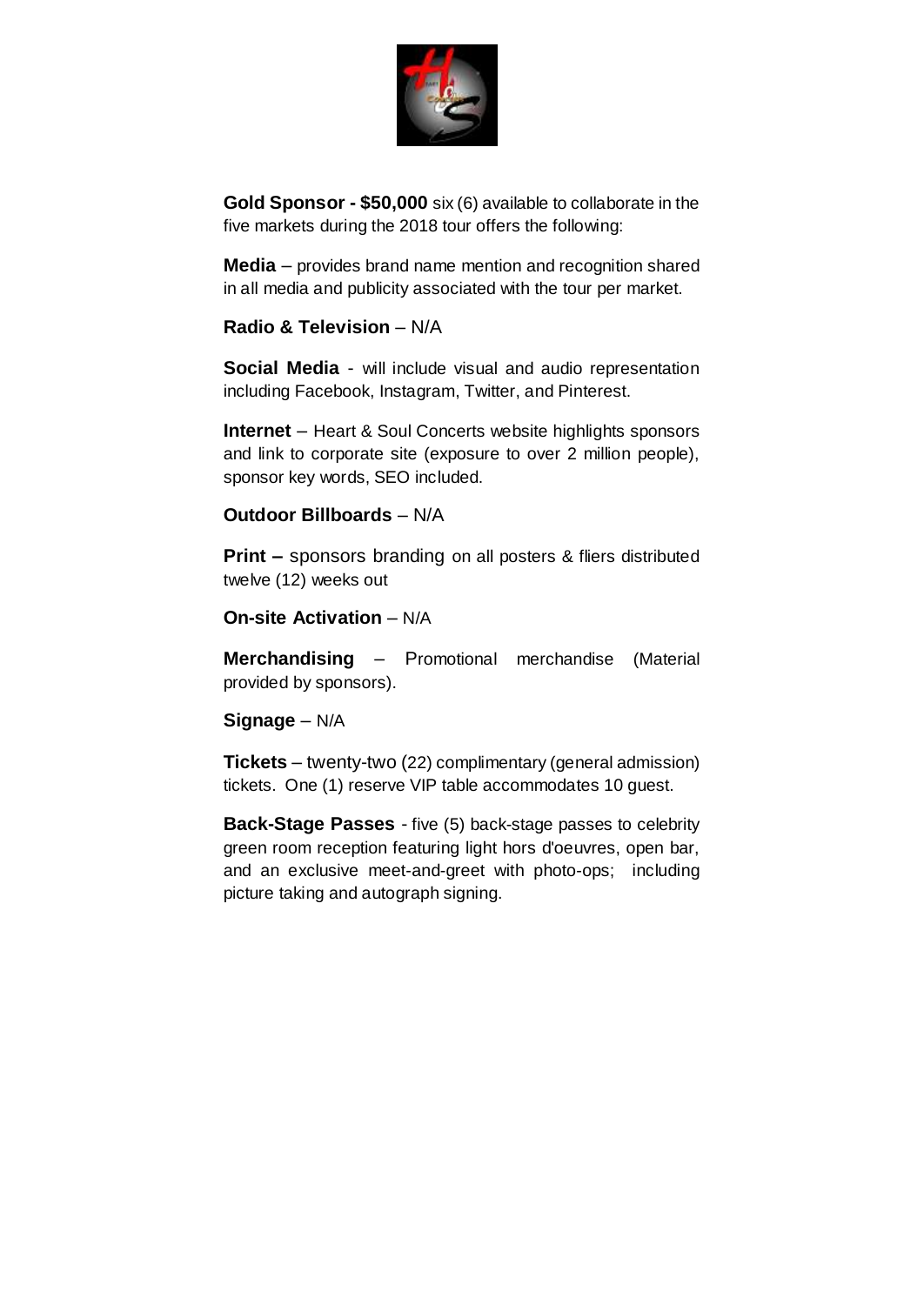

**Silver Sponsors - \$20,000** ten (10) available to collaborate in the five markets offers the following:

**Media** – provides brand name mention and recognition shared in all media and publicity associated with the tour, per market.

## **Radio & Television Advertising –** N/A

**Social Media** will include visual and audio representation, including Facebook, Instagram, Twitter, and Pinterest

**Interne**t – Heart & Soul web site will highlight sponsors and link to corporate site (exposure to over 2 million people). SEO updated to include sponsors key words.

## **Outdoor Billboards** – N/A

**Print** – sponsorship branding on all posters & fliers distributed twelve (12) weeks out

**Merchandising** – promotional merchandise (material provided by sponsor).

## **On-site Activation** – N/A

## **Signage** – N/A

**Tickets** – ten (10) complimentary general admission tickets, back-stage passes to celebrity green room, two (2) back-stage passes to reception featuring light hors d'oeuvres, open bar, and exclusive meet-and-greet with photo-ops and autograph signing.